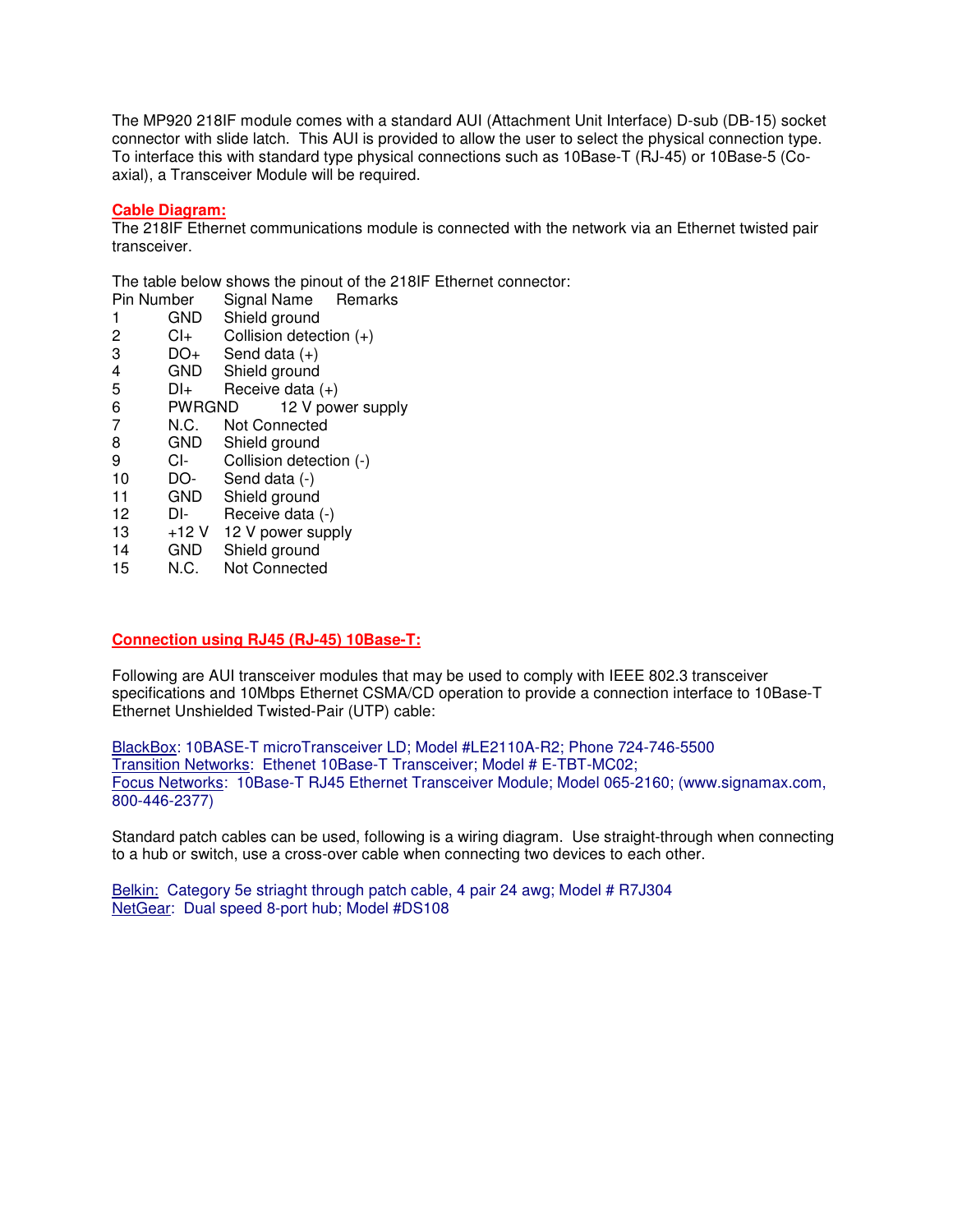Patch Cable (Straight Through)

|             | $\overline{1}$  OR/WHT | $OR/MHT1TD+$   |             |
|-------------|------------------------|----------------|-------------|
| 2           | OR                     | ORI            | $2$ TD -    |
|             | RD + 3 GRN/WHT         | GRNMHT 3 RD +  |             |
| 4           | BLU                    | BLU            |             |
| 5           | <b>BLU/WHT</b>         | <b>BLU/WHT</b> | 5           |
| RD -        | GRN                    | GRN            | 6 RD        |
|             | <b>BRN/WHT</b>         | <b>BRN/WHT</b> |             |
| 8           | BRN                    | BRN            | 8           |
| <b>RJ45</b> |                        |                | <b>RJ45</b> |





8-pin RJ45

**Connection using 10Base5 Co-axial:**